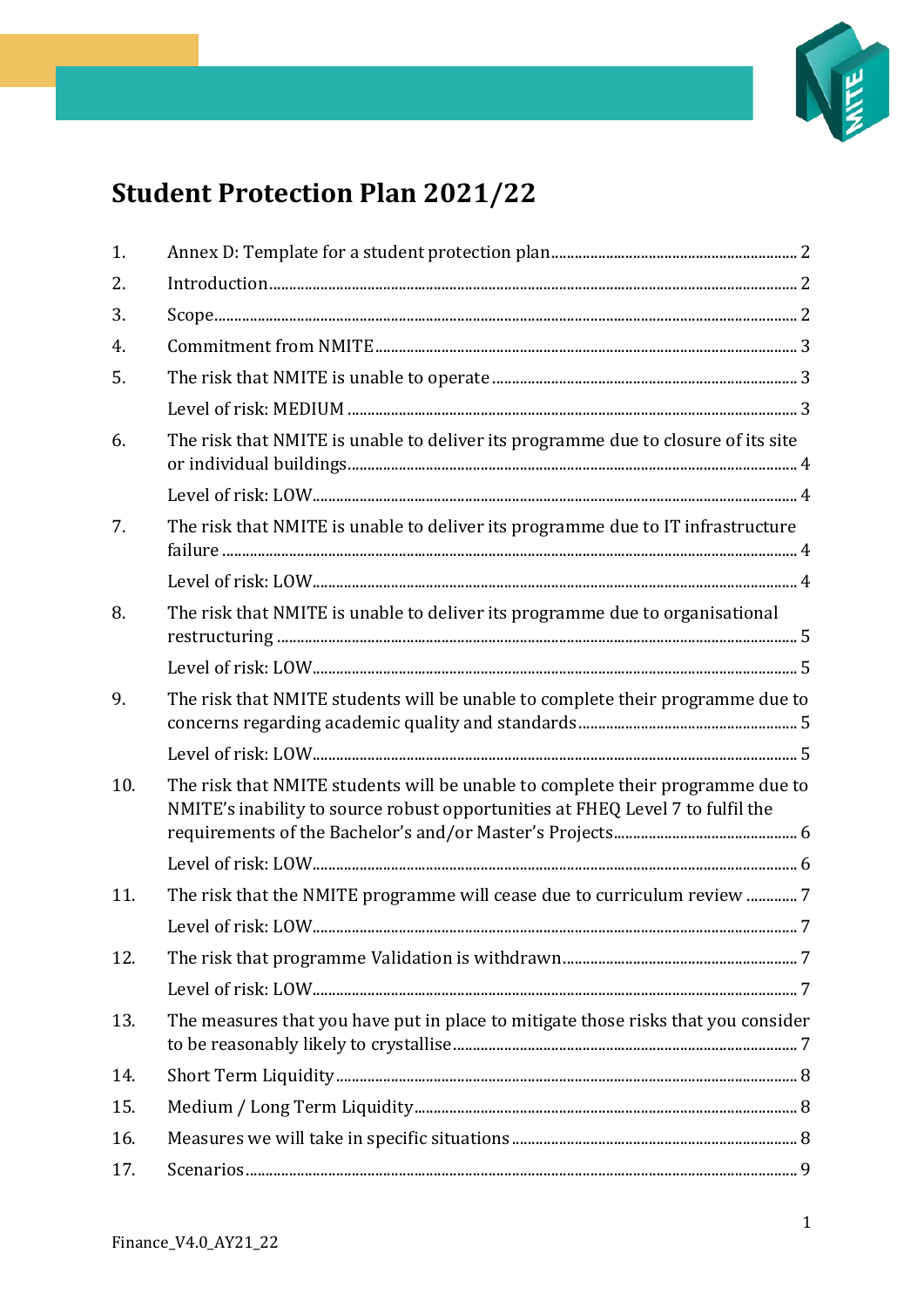

| 18. |                                                                                                                                                                                                                                                |
|-----|------------------------------------------------------------------------------------------------------------------------------------------------------------------------------------------------------------------------------------------------|
| 19. |                                                                                                                                                                                                                                                |
| 20. |                                                                                                                                                                                                                                                |
| 21. |                                                                                                                                                                                                                                                |
| 22. |                                                                                                                                                                                                                                                |
| 23. |                                                                                                                                                                                                                                                |
| 24. | Information about the policy you have in place to refund tuition fees and other<br>relevant costs to your students and to provide compensation where necessary in<br>the event that you are no longer able to preserve continuation of study11 |
| 25. | Information about how you will communicate with students about your student                                                                                                                                                                    |
| 26. |                                                                                                                                                                                                                                                |
|     |                                                                                                                                                                                                                                                |

27. Appendix 2 - Refund and Compensation Policy.................................................................14

# **1. Annex D: Template for a student protection plan**

**Provider's name**: NMITE

**Provider's UKPRN**: 10067406

**Legal address**: Gardner Hall, Venns Lane, Hereford, Herefordshire HR1 1DT.

**Contact point for enquiries about this student protection plan**: Tam Milner, Academic Registrar;

#### E[: tam.milner@nmite.ac.uk](mailto:tam.milner@nmite.ac.uk)

**An assessment of the range of risks to the continuation of study for your students, how those risks may differ based on your students' needs, characteristics and circumstances, and the likelihood that those risks will crystallise**

# **2. Introduction**

As a provider of higher education, whose award is validated by The Open University, NMITE are required to publish a Student Protection Plan (SPP) which sets out how it will ensure that the quality of study will be maintained and students can continue to study even if NMITE, part of the estate or a specific course closes.

This SPP is specific to NMITE's individual circumstances and sets out the measures put in place to protect its students if a risk to the continuation of current or planned studies should arise due to NMITE's failure or as a result of a decision it takes.

# **3. Scope**

This SPP applies to all students registered with NMITE. The SPP will aim to provide reassurance to our students in the event they are unable to complete their studies with NMITE as a result of an NMITE failure or decision.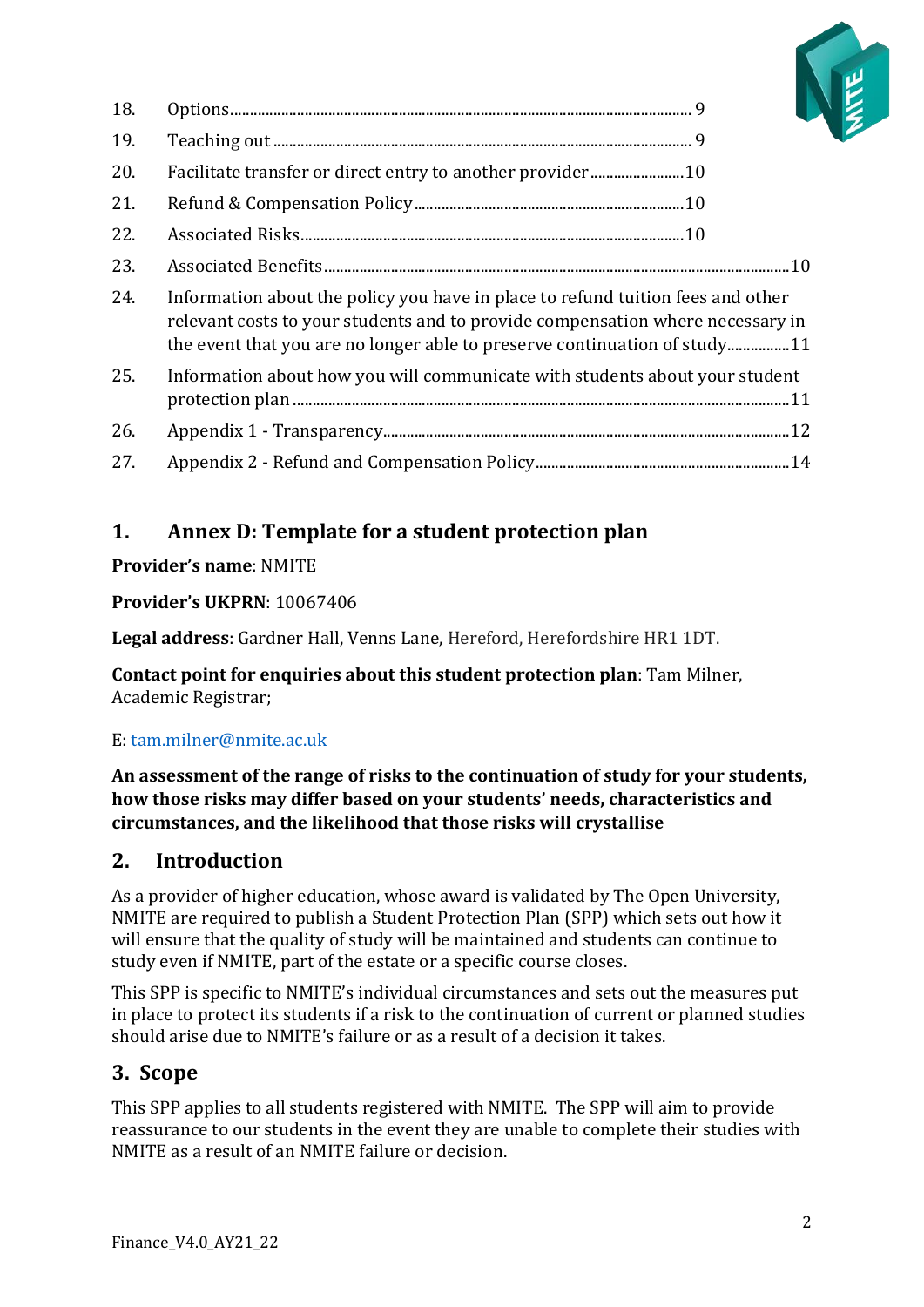

This SPP does not cover risks to students' continuation of study due to students' own circumstances (e.g. due to personal reasons).

NMITE has several policies and procedures in place to support students who have difficulty continuing study as a result of personal circumstances.

#### **4. Commitment from NMITE**

- 4.1 NMITE will make the following commitment to its students regarding notification and mitigation against a potential failure / closure:
- i. being open and transparent in our communications with you, should any risk to the continuity of your studies materialise;
- ii. taking reasonable steps to protect your studies should we discontinue or substantially change a qualification on which you are registered or enrolled;
- iii. taking into consideration your needs and the impact that any proposed changes and protective measures may have on you;
- iv. be open and transparent as to how your fees are spent, and how we could mitigate against failure through review and consolidation
- v. inform both the OfS and the Open University (NMITE's validating partner) of any changes that may necessitate a review of the SPP or any of the measures contained within it.
- 4.2 The following information outlines NMITE's assessment of the range and level of risks to the continuation of study for our students.

# **Potential risks:**

# **5. The risk that NMITE is unable to operate**

#### Level of risk: MEDIUM

- 5.1 The likelihood of students not being able to continue with their studies at NMITE as a result of this risk is judged as MEDIUM due to the recognised risks associated with new instiutions, particularly in their first few years of operation. These risks are primarily financial in nature, however, NMITE are confident that the rigorous approach that continues to be taken towards financial planning and management (including continuous audit and scrutiny by external bodies including the DfE among others), in conjunction with business continuity/disaster recovery planning and a realistic and incremental approach to student number planning, serve to mitigate these risks and hence why the likelihood of this risk is judged to be Medium rather than High.
- 5.2 The background information and evidence to this assessment is provided in Section 2 (below), and in the Draft and Highly Confidential Business Plan submitted to the OfS as Appendix 2.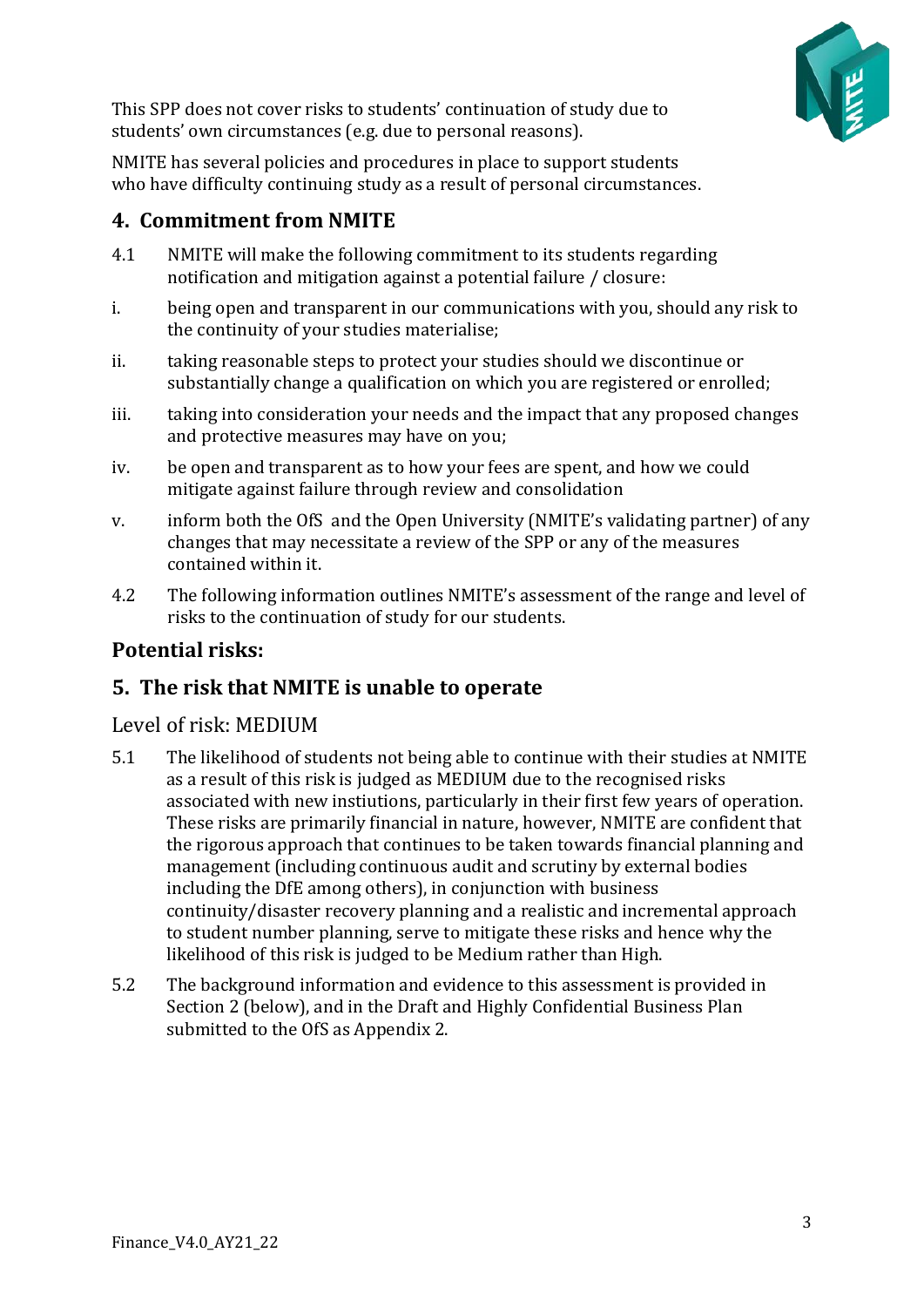

# **6. The risk that NMITE is unable to deliver its programme due to closure of its site or individual buildings**

Level of risk: LOW

- 6.1 The likelihood of students not being able to continue with their studies at NMITE as a result of this risk is judged as LOW for the following reasons.
- 6.2 Although the impact of a closure of a building or a site could normally be high, the layout of NMITE's estate is dispersed – so although nothing is further than a 10-minute walk away, buildings are not physically linked (either literally or via IT provision) and as such extraneous factors such as fire or flood would only ever be likely to affect one part of the estate. As such, the opportunities to relocate students to other buildings/areas – including those of our local industrial and academic partners – are realistic. NMITE are actively engaging in discussions with these partners to agree contingency plans for such risks.
- 6.3 Similarly, all the buildings that NMITE is taking into its estate are being repurposed and equipped to ensure they are fit-for-purpose for our students prior to them ever being used for any student-related activities. As such, the likelihood of NMITE needing to close any area of its own volition – unless as a direct and immediate response to ensuring the safety and wellbeing of students and staff is very low.
- 6.4 The detailed contingency plans for all learning spaces are included as part of NMITE's Business Continuity Plan.

# **7. The risk that NMITE is unable to deliver its programme due to IT infrastructure failure**

Level of risk: LOW

- 7.1 The likelihood of students not being able to continue with their studies at NMITE as a result of this risk is judged as LOW for the following reasons.
- 7.2 NMITE's IT infrastructure is not subject to any legacy hardware issues and as such is not modelled on a traditional university infrastructure where there are often a variety of servers/client devices/a LAN/WiFi estate and the like – and as a result we are able to take advantage of the latest client developments for the benefit of our students and staff. NMITE is part of the Microsoft Office 365 suite, Cloud-based, and with fully diversely resilient internet connections. This eliminates the need for ongoing support and upgrade at a local level, and to protect servers to reduce the risks to the IT infrastructure. Access eligibility by users is verified in real-time and users can connect anywhere – physical location of either people or hardware is not an issue. As a result, NMITE's IT infrastructure is not put at risk by local-level activity or damage to buildings or equipment. The reliance on Microsoft is recognised however and is being analysed and responded to in NMITE's IT Disaster Recovery Plan.
- 7.3 In addition, the very practical and work-based learning style of NMITE's MEng programme means there is a far lower reliance on IT infrastructure than would often be the case with many traditional programmes of study. Students will also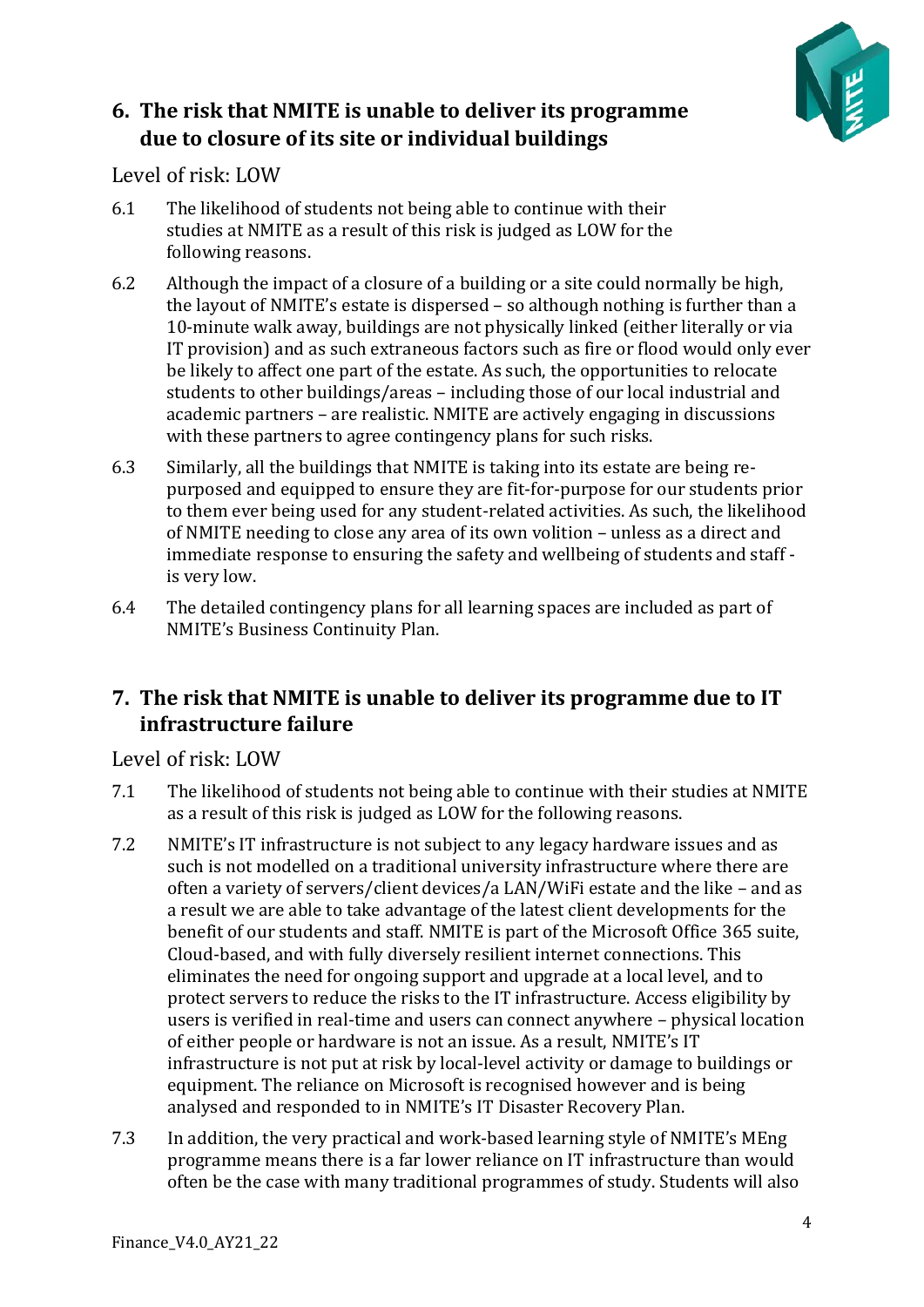

always have staff with them throughout the working day (Monday to Friday inc.) which in turn means that they would have access to support and advice – and if necessary the ability to rearrange/reorganise the order of their studies – if any IT issues did ever arise.

# **8. The risk that NMITE is unable to deliver its programme due to organisational restructuring**

#### Level of risk: LOW

- 8.1 The likelihood of students not being able to continue with their studies at NMITE as a result of this risk is judged as LOW due to the fact that the creation of the infrastructure at NMITE is centred upon being able to deliver the MEng programme to a high standard and provide a high-quality student experience for all NMITE students.
- 8.2 Whilst it is entirely appropriate that organisations in receipt of public monies regularly review and monitor staffing structures to ensure best 'fit' and Value for Money, and in turn make adjustments accordingly, the sustainability of the programme and the wellbeing of students take priority. Similarly, as a new provider of higher education, NMITE does not have any legacy issues that would warrant radical restructuring

## **9. The risk that NMITE students will be unable to complete their programme due to concerns regarding academic quality and standards**

Level of risk: LOW

- 9.1 The likelihood of students not being able to continue with their studies at NMITE as a result of this risk is judged as LOW.
- 9.2 As a new provider of higher education, the level of scrutiny given to the academic quality and standards of our proposed programme is very high – both as part of the Validation process and within the Registration process with the OfS (via the Quality and Standards Review (QSR)). NMITE's QSR took place in November 2019, providing assurance that all the outcomes specified by this quality audit, in line with the UK Quality Code, are confirmed as "Met".
- 9.3 Externally, the Validating body, the Open University, will continue to have a high level of oversight of NMITE's MEng, particularly at the outset, with both External Examiners and the ratification of marks awarded to students being managed very closely by them.
- 9.4 Internally, NMITE have an academic governance structure in place to ensure that rigorous academic standards are upheld throughout, and to assure the Board of Trustees of the quality of the NMITE curriculum, teaching and learning, in accordance with the programme content and methods of delivery that have been Validated.
- 9.5 Each element of the programme already has an identified academic 'lead' accorded to it, plus a named deputy who would be able to takeover should it become necessary as a result of illness or other unexpected absence of the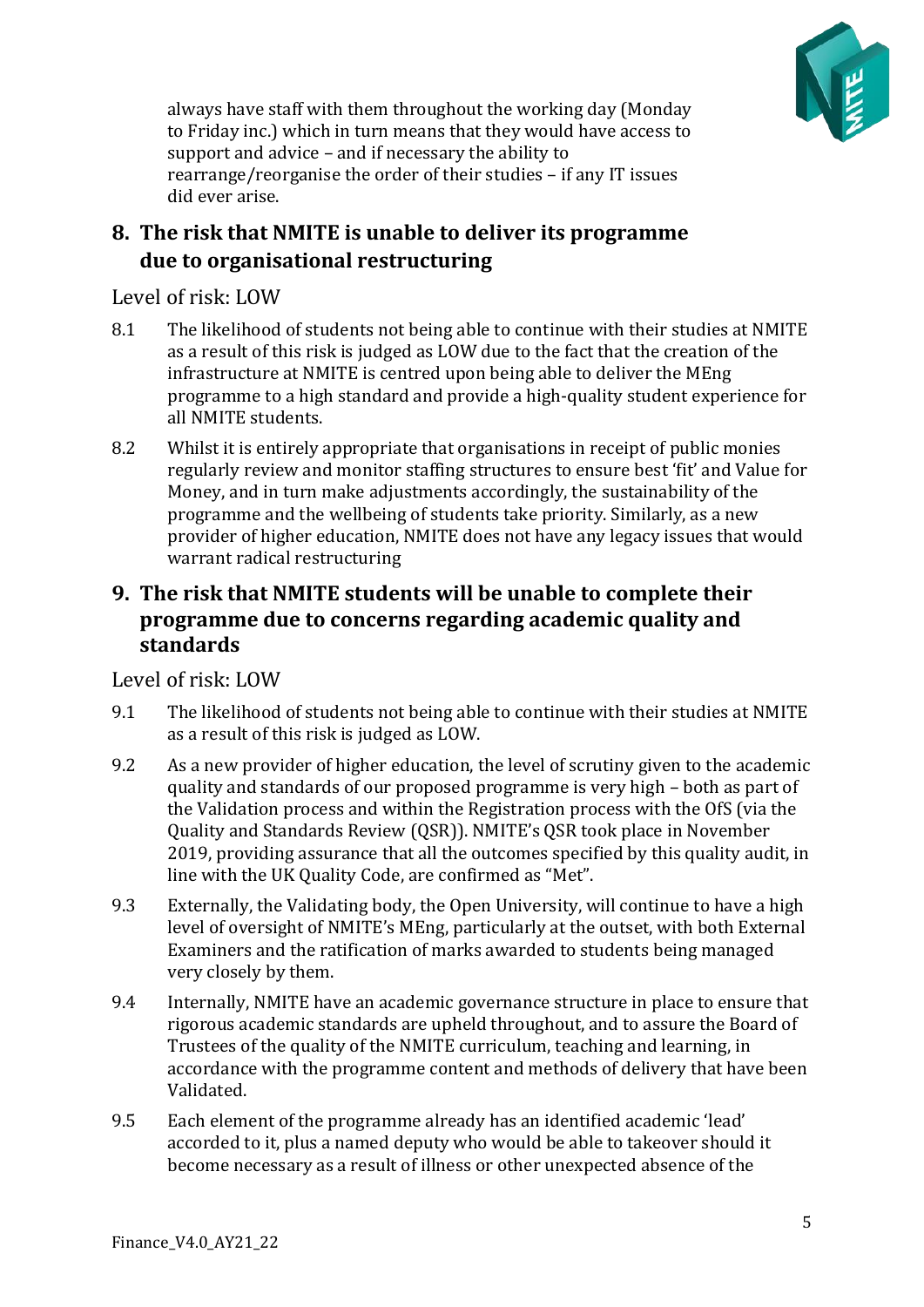

primary academic lead. As such the continuity of leadership, and hence the quality and standards, of each module should not be compromised or student adversely affected.

9.6 In addition, the Academic Registrar will monitor and provide regular reports to the Executive on student feedback – received by both formal or informal mechanisms to ensure that concerns or issues are identified and addressed swiftly. The intentionally low student number forecasts for NMITE's first years of operation, coupled with a very positive staff:student ratio and very high contact hours (the latter being akin to a working week rather than those more usually associated with standard higher education programmes) will facilitate agility and responsiveness in all aspects of the student experience.

## **10.The risk that NMITE students will be unable to complete their programme due to NMITE's inability to source robust opportunities at FHEQ Level 7 to fulfil the requirements of the Bachelor's and/or Master's Projects**

#### Level of risk: LOW

- 10.1 The likelihood of students not being able to continue with their studies at NMITE as a result of this risk is judged as LOW for the following reasons.
- 10.2 NMITE has always set out to be aligned to the needs of Industry and the community in its approach to teaching and learning, and our commitment to this is underpinned by the relatively early recruitment of our Partnerships Team. Our students will, from week 1, work with companies on 'real world' challenges that will be woven into learning outcomes in the curriculum. The way to stay up to date and relevant is by engaging with a wide range of companies across technologies and sectors, large multi nationals to small agile SME's.
- 10.3 The NMITE learning journey starts with relatively low impact projects which allow students to gain knowledge of working in teams, to deadlines and in a freethinking environment. As they progress through the programme the intensity increases, both in the complexity of the projects but also in the importance of a positive outcome. In their final year, learners are able to tackle advanced projects which will have an impact on the productivity, profitability, and success of a partner organisation, whether this is a company or community based challenge. As such choice of employer partners is crucial, to ensure that students enjoy the breadth and depth of learning required, to ensure that the projects are important enough to have meaning for both student and partner company but not critical to a company's survival. NMITE are already actively engaging with a variety of partners with a shared passion and who support the aims and ambitions of NMITE and who are committed a long term, dynamic relationship.
- 10.4 All employer partners will review a menu of engagement options which range from supporting students & the learning environment, access to technologies, kit and facilities to help enable learning, through to joining cross-sectoral communities of practice and engaging with NMITE for lifelong learning through CPD (and future degree apprenticeships).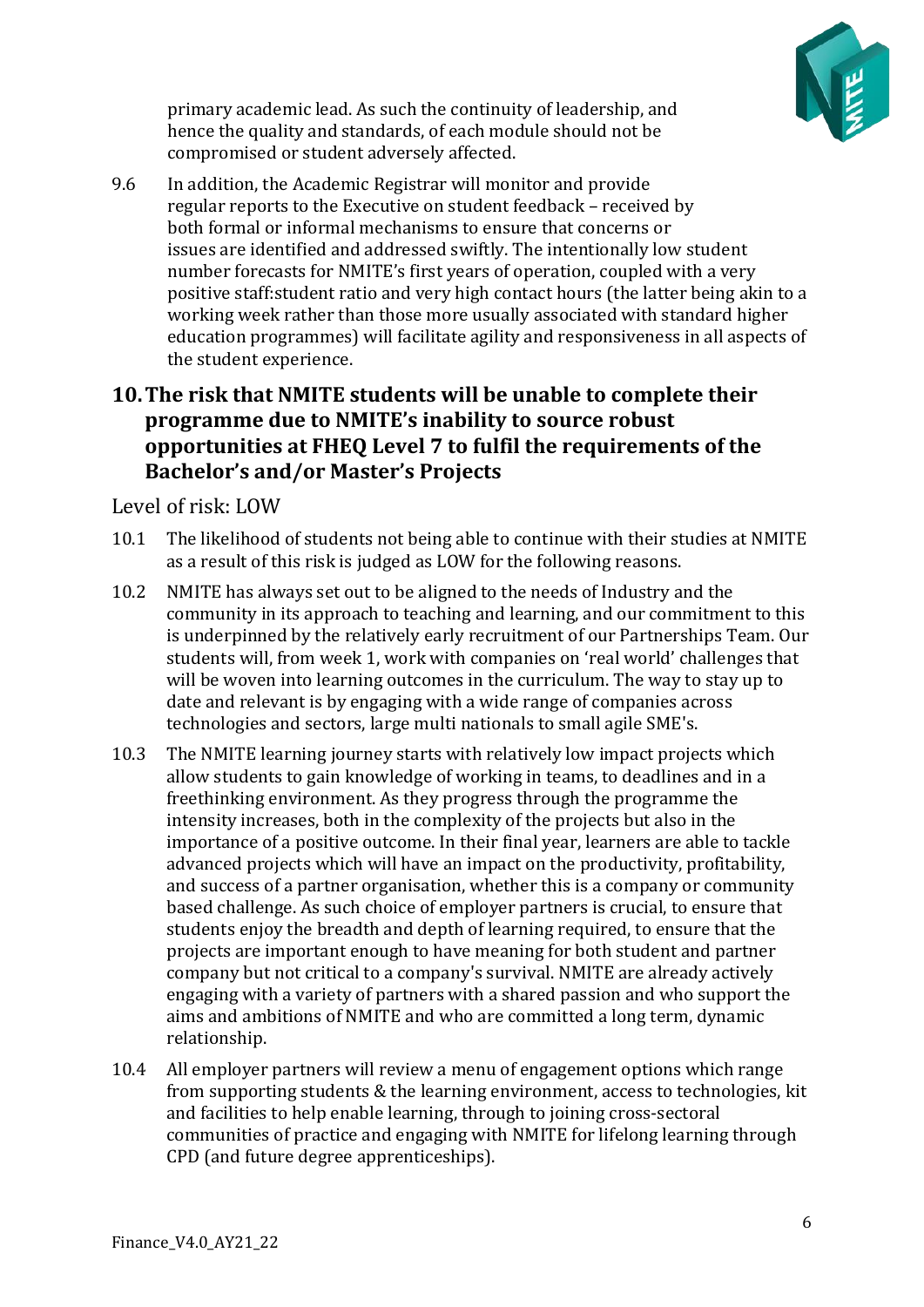

10.5 Thus the partnerships are designed to develop over time to ensure that the students have a robust, exciting and relevant curriculum and that industry has a steady pipeline of future talent (Integrated Engineers) that is up to date and equipped with the skills required on an engineer in the modern workplace – and in doing so creates a pipeline of FHEQ Level 7 project opportunities for academic year 2021/22 and onwards.

# **11. The risk that the NMITE programme will cease due to curriculum review**

Level of risk: LOW

- 11.1 The likelihood of students not being able to continue with their studies at NMITE as a result of this risk is judged as LOW due to NMITE being a new institution and new future university, whose whole purpose is to provide a new approach to engineering education in the UK.
- 11.2 The Accelerated MEng in Integrated Engineering is NMITE's flagship programme of study and is not currently part of a wider curriculum portfolio. There are no plans in the foreseeable future to alter NMITE's approach and whilst the number of programmes which NMITE is able to offer to students may increase in years to come, there is no intention to cease delivery of the MEng. If the latter situation was to ever arise as a result of a curriculum review, the process would be very carefully managed to ensure full consultation with students and in a staged process to ensure that teach-out of all MEng students could be completed.

# **12. The risk that programme Validation is withdrawn**

#### Level of risk: LOW

12.1 The likelihood of students not being able to continue with their studies at NMITE as a result of this risk is judged as LOW due to the MEng programme having been fully scrutinised as part of an extensive Validation process by the Open University. The process of Validation is a lengthy and costly one for both parties and a Validating body is highly unlikely to enter into a new Validation agreement unless they are confident that doing so is congruent with their own strategic direction, Mission and Values. The obvious exception to this would be where a Validating body had serious concerns about academic quality and standards, but as per paragraph (5) above, the likelihood of that risk crystallising is also judged to be LOW for the reasons cited.

# **13. The measures that you have put in place to mitigate those risks that you consider to be reasonably likely to crystallise**

13.1 NMITE recognises that the main risk it faces in the coming few years is its ability to continue to operate, most notably as regards its financial sustainability, and its ability to recruit students (without whom NMITE would cease to operate). However, it is also important to recognise that the level of this risk decreases over the coming years, as student recruitment increases and in doing so the evidence for the market demand of NMITE's provision is affirmed.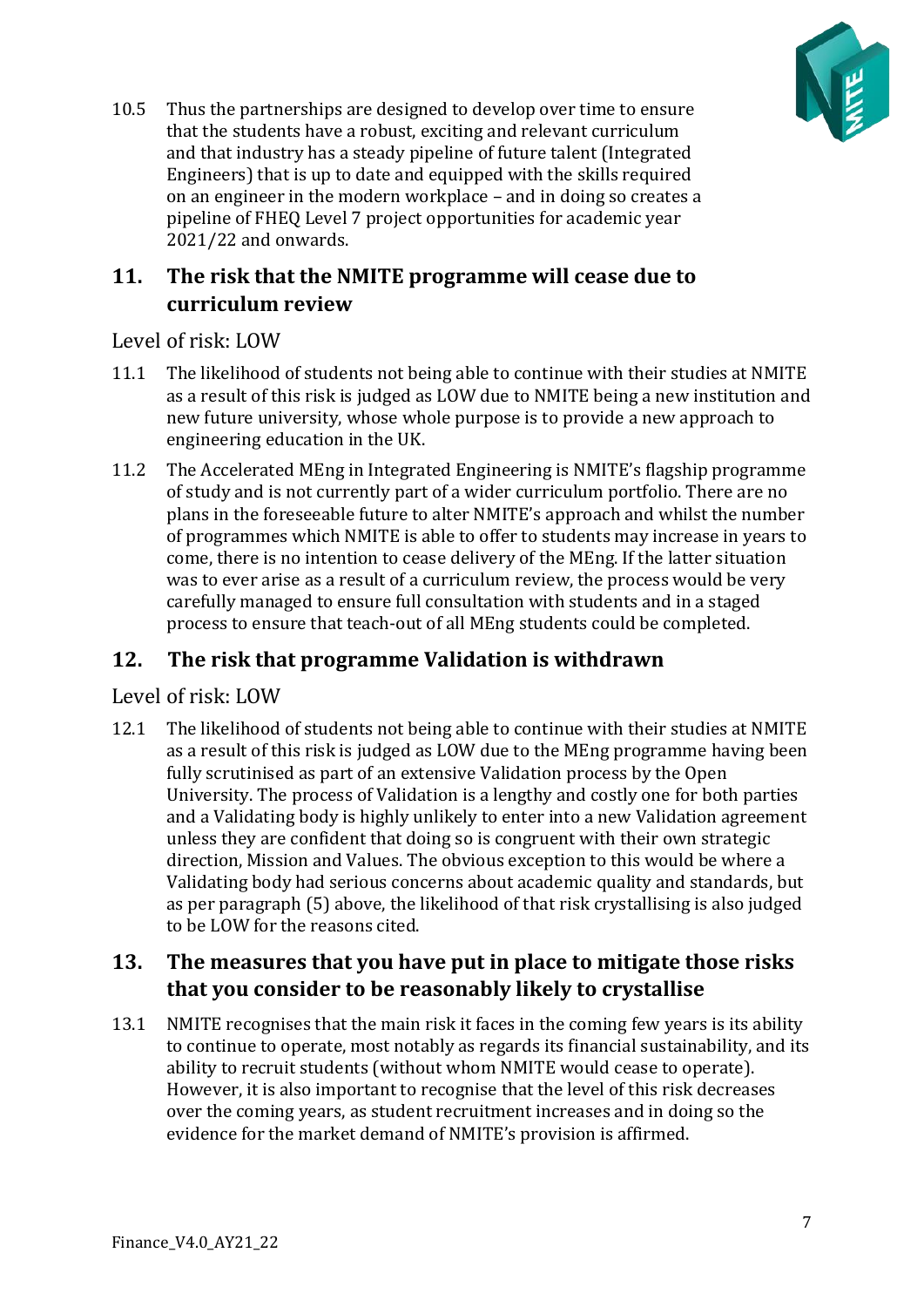

- 13.2 As a new higher education provider NMITE has not yet built up significant financial reserves, however, it has assured plans that cash balances will be maintained to allow short term liquidity. These plans are routinely tested for continuing robustness at the bi-monthly Finance & Resource Committee.
- 13.3 In addition to providing short term liquidity through rigorous cash management NMITE are also able to provide medium / long term assurance through its property portfolio. The information provided below with regard to cash resources and property demonstrate the mitigating actions to the risk that students would be unable to continue with their studies due to NMITE's inability to operate, which in turn would trigger the implementation of NMITE's Student Protection Plan – specifically the Refund and Compensation Policy. This shows that if we were to liquidate our assets, then our creditors (applicants/students) would be able to claim compensations from our liquidated assets and any cashbased assets we have at the time.

#### **14.Short Term Liquidity**

- 14.1 NMITE do not envisage their liquidity dropping below 30 days within the next 12 months. In April 2020, NMITE received the final tranche of funding from the DfE (£4.5m). Budgets for 2020/21 demonstrate that this funding will provide sufficient cash resources for at least the next 12 months (Charity SORP).
- 14.2 The balance sheet (at September 2020) demonstrates current assets are £4.7m and current liabilities of £584k, providing for a current ratio of 8.01.

### **15.Medium / Long Term Liquidity**

- 15.1 NMITE has a developing fixed asset base with a current net book value in excess of £9m. If the requirement arose, NMITE would seek to secure short term borrowing against these assets until such time they could be liquidated.
- 15.5 Further to the above, The Robert Owen Academy (Blackfriars) was gifted by the Department for Education and as such has covenants attached that it must be used for Educational purposes. It is therefore extremely unlikely that in the event of a significant failure by NMITE that the use of this building would be withdrawn for future use.

#### **16. Measures we will take in specific situations**

16.1 There are a number of situations where NMITE might find itself in a position having to open discussions with its students about the SPP and how its implementation will affect them.

Below are three key instances (finance related) that could arise (not exhaustive) and the mitigations that we would seek to take.

- i. NMITE enters a period of financial difficulty
- ii. NMITE is unable to recruit enough students to economically run a programme
- iii. Change in predicted fee level (e.g. Augar Review 2019).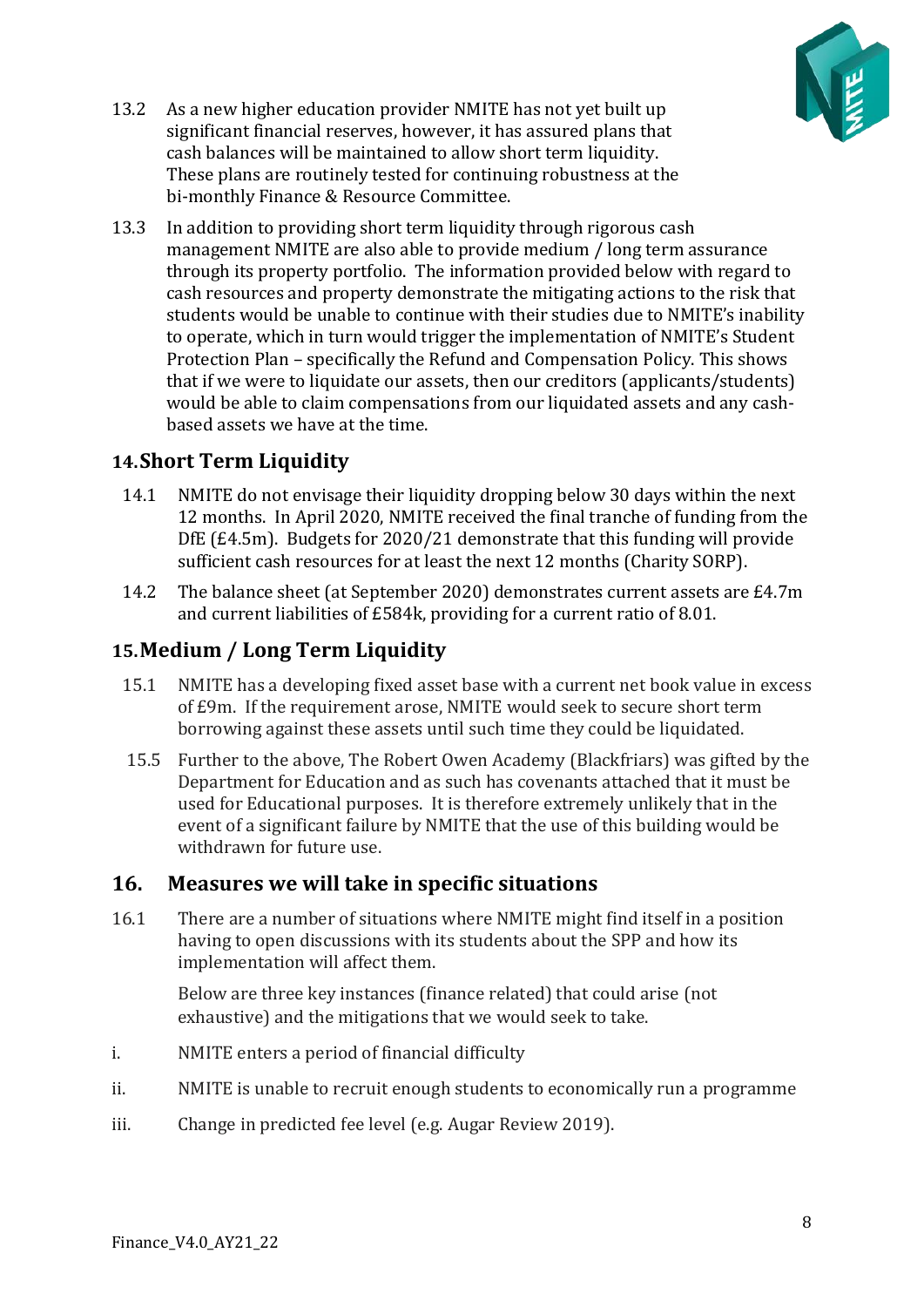

# **17. Scenarios**

| Point of failure of<br><b>NMITE</b> | <b>FHEQ</b><br>Level 4 | <b>FHEQ</b><br>Level 5 | <b>FHEQ</b><br>Level 6 | <b>FHEQ</b><br>Level 7 | <b>Potential Impact</b><br>(maximum no. of<br>students) |
|-------------------------------------|------------------------|------------------------|------------------------|------------------------|---------------------------------------------------------|
| Year 1                              | 50                     | $\boldsymbol{0}$       | 0                      | 0                      | 50                                                      |
| Year 2                              | 175                    | 50                     | $\overline{0}$         | $\theta$               | 225                                                     |
| Year 3                              | 250                    | 175                    | 50                     | 0                      | 475                                                     |
| Year 4                              | 250                    | 250                    | 175                    | 50                     | 725                                                     |
| Year 5                              | 250                    | 250                    | 250                    | 175                    | 925                                                     |

17.1 There are several scenarios that NMITE could face these are detailed below:

#### **18. Options**

- 18.1 As expected, failure at year 5 would affect the most students, with up to 925 students needing to be re-provisioned.
- 18.2 However, regular review and scrutiny of the finance model and student projections are reviewed on a monthly basis at the Finance and Reporting Committee (sub-committee of the Board).
- 18.3 In the event of the Student Protection Plan needing to be triggered we will take one or more of the measures detailed below to protect our students' continuity of study. Individual measures in the SPP can be used at any time, if this could reduce the impact or likelihood of any interruption to studies.
- 18.4 Regarding the various scenarios highlighted above NMITE would review the following options to ensure students are able to complete their course.

#### **19. Teaching out**

- 19.1 Teaching out would be NMITE's usual (and preferred) course of action to minimise disruption to its students. Where arrangements to 'teach out' are put in place, we commit to ensuring a course of study can be completed by all currently registered students. During any teach out period, courses will remain subject to normal quality assurance processes.
- 19.2 Depending upon the circumstances leading NMITE to a period of teach-out, the programme would be delivered as one of the following:
- i. part of a scaled winding-up process for NMITE, maintaining usual operations during the teach out period, but reducing costs wherever possible without causing adverse impact on quality and standards and the overall student experience.

or,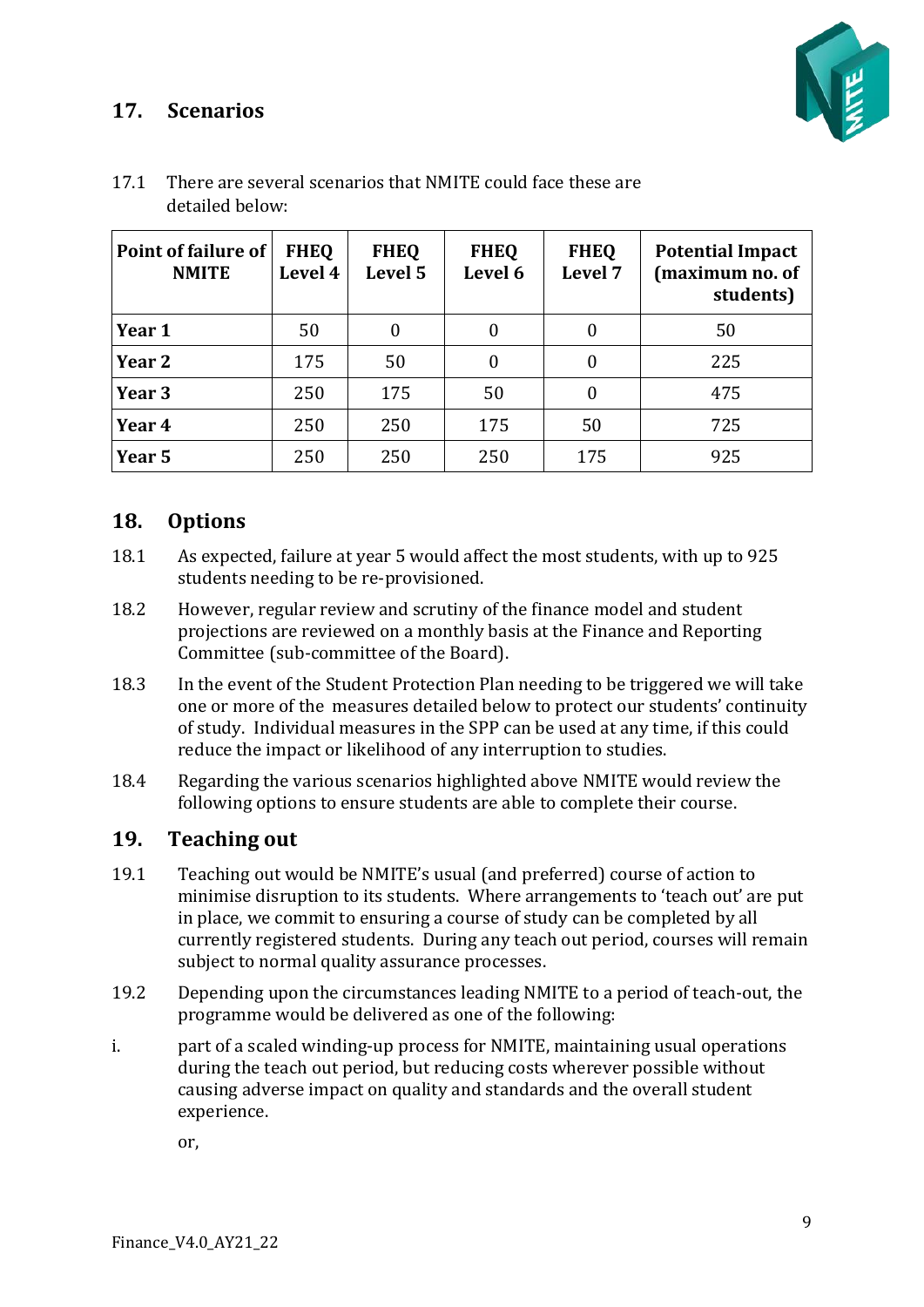

ii. in the case of NMITE being unable to continue to operate and deliver option (i) above, teaching staff and necessary administrative support, along with the use of all buildings and equipment would be transferred to NMITE's partner, the Herefordshire, Ludlow & Shropshire College. This partner is based in Hereford which in turn would minimise the disruption to students by not having to relocate in order to complete their programme of study.

#### **20. Facilitate transfer or direct entry to another provider**

20.1 This method offers an option for students seeking an alternative to Option 1(ii) above. This might be an attractive option for students either at/nearing the end of FHEQ Level 4 as the credits gained would be more portable to a traditional HE provider than later on in their NMITE journey; or, for those at the end of FHEQ Level 6, they could leave NMITE with the award of BEng and from there be supported to secure a FHEQ Level 7 Master's as a top-up.

#### **21. Refund & Compensation Policy**

21.1 NMITE have a 'Refund & Compensation Policy' (Appendix 2) that sets out its principles that will be followed when considering a refund of tuition fees and/or award of compensation upon the SPP being triggered.

#### **22. Associated Risks**

- 22.1 NMITE is a disruptor in the UK higher education sector, with a USP being its unique approach. As a result, the options for NMITE students to transfer elsewhere within the sector would be more difficult than in a traditional HEI.
- 22.2 NMITE's business plan is built around a lean back office function, depletion of which could lead to standards falling below that which are expected and as such any downsizing would be carefully managed.

#### **23. Associated Benefits**

- 23.1 The NMITE MEng is changing the way degrees are delivered having already identified a partner to teach out the degree should that need ever arise could influence other disruptors into the sector.
- 23.2 NMITE has set out how the student fees will be spent (Appendix 1). By adopting this approach, it provides transparency to its students as well as providing NMITE the ability to react quickly if required.
- 23.3 NMITE do not have a large catalogue of properties so risk of closure is very low as the estate is being developed based on the developing needs and planned student numbers.
- 23.4 No financial legacy issues that need to be paid back.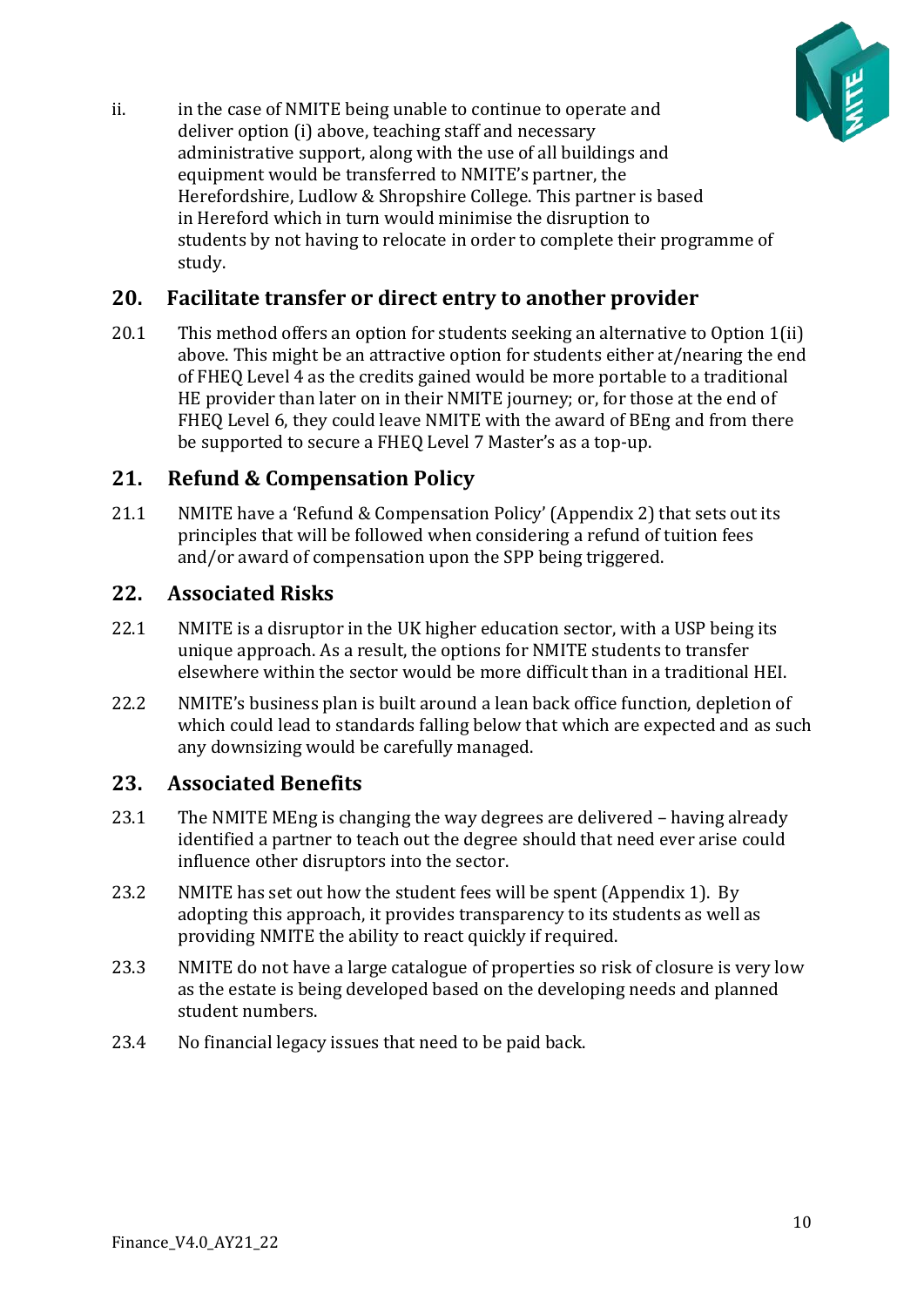

- **24. Information about the policy you have in place to refund tuition fees and other relevant costs to your students and to provide compensation where necessary in the event that you are no longer able to preserve continuation of study**
- 24.1 NMITE's Refund and Compensation Policy is included at the end of this document, as Appendix 2.
- 24.2 The Refund and Compensation Policy is published to students both as an Appendix to the Student Protection Plan, and as a link on NMITE's website.

#### **25. Information about how you will communicate with students about your student protection plan**

- 25.1 NMITE's Student Protection Plan will be communicated to prospective applicants/students by the following channels:
- i. the NMITE website
- ii. A link to the relevant area of the website will be included in the Offer Letters that are sent to applicants
- iii. NMITE's Admissions Policy.
- 25.2 Upon accepting their offer of a place of study at NMITE, the Student Protection Plan will be one element of the bundle of information that will be sent to each student in a durable format, via an emailed PDF document.
- 25.3 NMITE is fully committed to active engagement with its student body going forwards, and to meaningful student representation at all levels of the organisation. An open dialogue with students will also be facilitated by the size of NMITE and the way in which its academic delivery and learning will be organised. In addition, formal routes of student consultation – specifically about any planned changes NMITE may seek to introduce in the future – will be established and will be clearly publicised to students; however, in-year changes will be avoided unless legislation or government policy necessitates such change, and/or there is an identified academic benefit to students. In the latter scenario, students would be consulted to seek their agreement prior to any action being taken.
- 25.4 In the event of any emergencies deemed to impact upon students' studies, the students would be contacted immediately by both email and phone to advise them of the issues and the remedial action NMITE is putting into place to minimise the impact upon them.
- 25.5 Depending upon the nature of the identified emergency, this may include implementation of NMITE's Business Continuity Plan and/or IT Disaster Recovery Plan.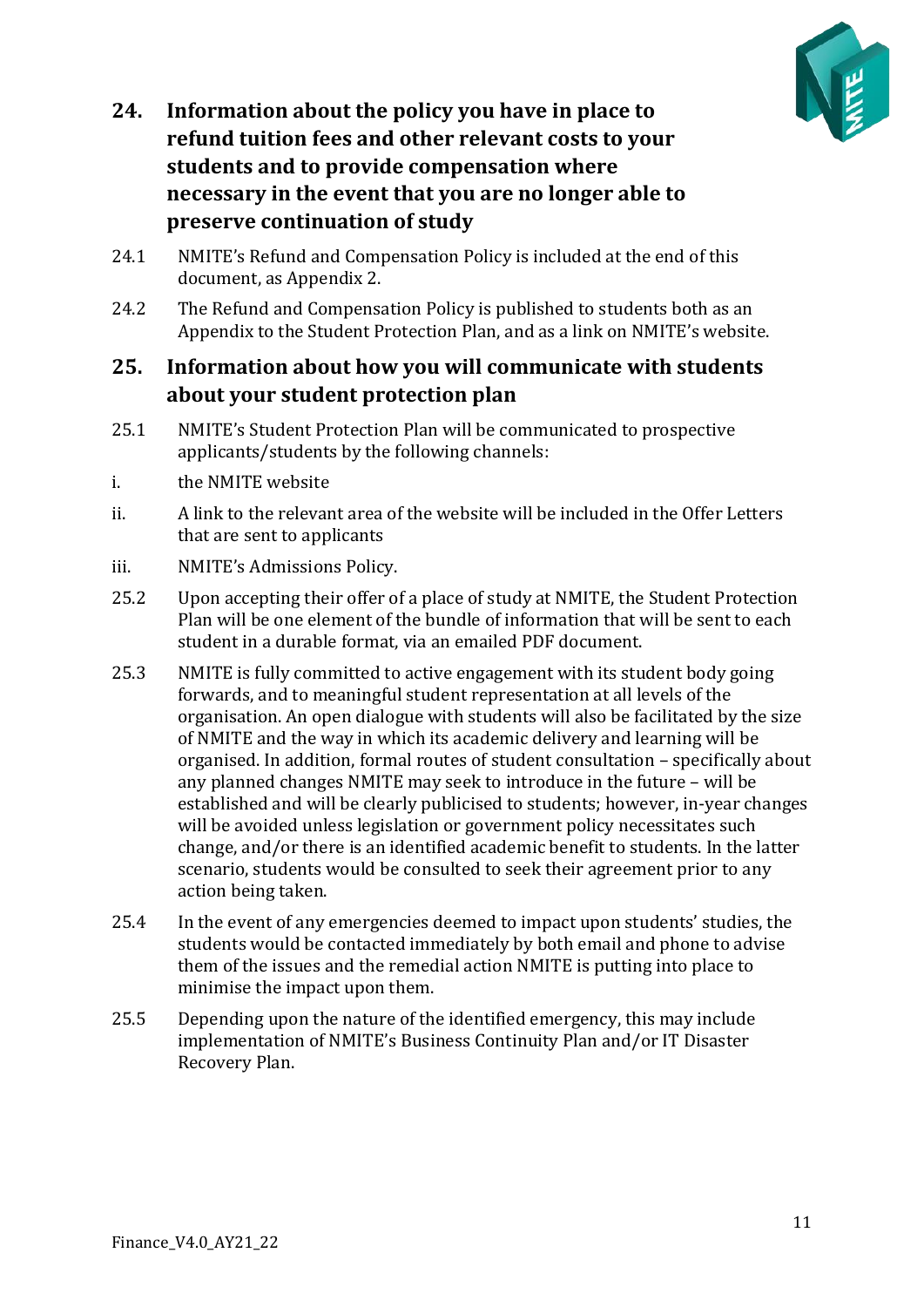

# **26. Appendix 1 - Transparency**

The information below demonstrates how NMITE have allocated the fee income of £7,200 per annum so the course can be delivered effectively; it is based on our 2020/21 budgets/indicative tuition fee income.

#### **45% Student Facing Activity 26% Student Facing Services**

|                | <b>Staff Costs</b>           | £     |
|----------------|------------------------------|-------|
| 1              | <b>Academic Staff</b>        | 2.497 |
| $\overline{2}$ | <b>Technical Staff</b>       | 433   |
| 3              | <b>Course Administration</b> | 108   |
|                | <b>Non-Pay Costs</b>         |       |
| 4              | <b>Other Academic Costs</b>  | 13    |
| 5              | <b>Course Resources</b>      | 175   |
| 6              | <b>Events</b>                | 10    |
| 7              | Equipment                    | 18    |



|   | <b>Estates</b>                          | 921 |
|---|-----------------------------------------|-----|
| っ | Employability                           | 439 |
| 2 | <b>Student Support</b>                  | 132 |
|   | <b>Information Technology</b>           | 175 |
|   | Registry                                | 107 |
|   | <b>Academic Quality &amp; Standards</b> |     |



#### **29% Professional Services & Enhancements**

|   |                                         | £   |
|---|-----------------------------------------|-----|
| 1 | <b>Enhancing Teaching &amp; Student</b> | 227 |
|   | Experience                              |     |
| 2 | <b>Policy &amp; Planning</b>            | 487 |
| 3 | Executive Office                        | 369 |
|   | Finance                                 | 206 |
| 5 | <b>Human Resources</b>                  | 210 |
| 6 | Marketing                               | 452 |
|   | Development                             | 154 |

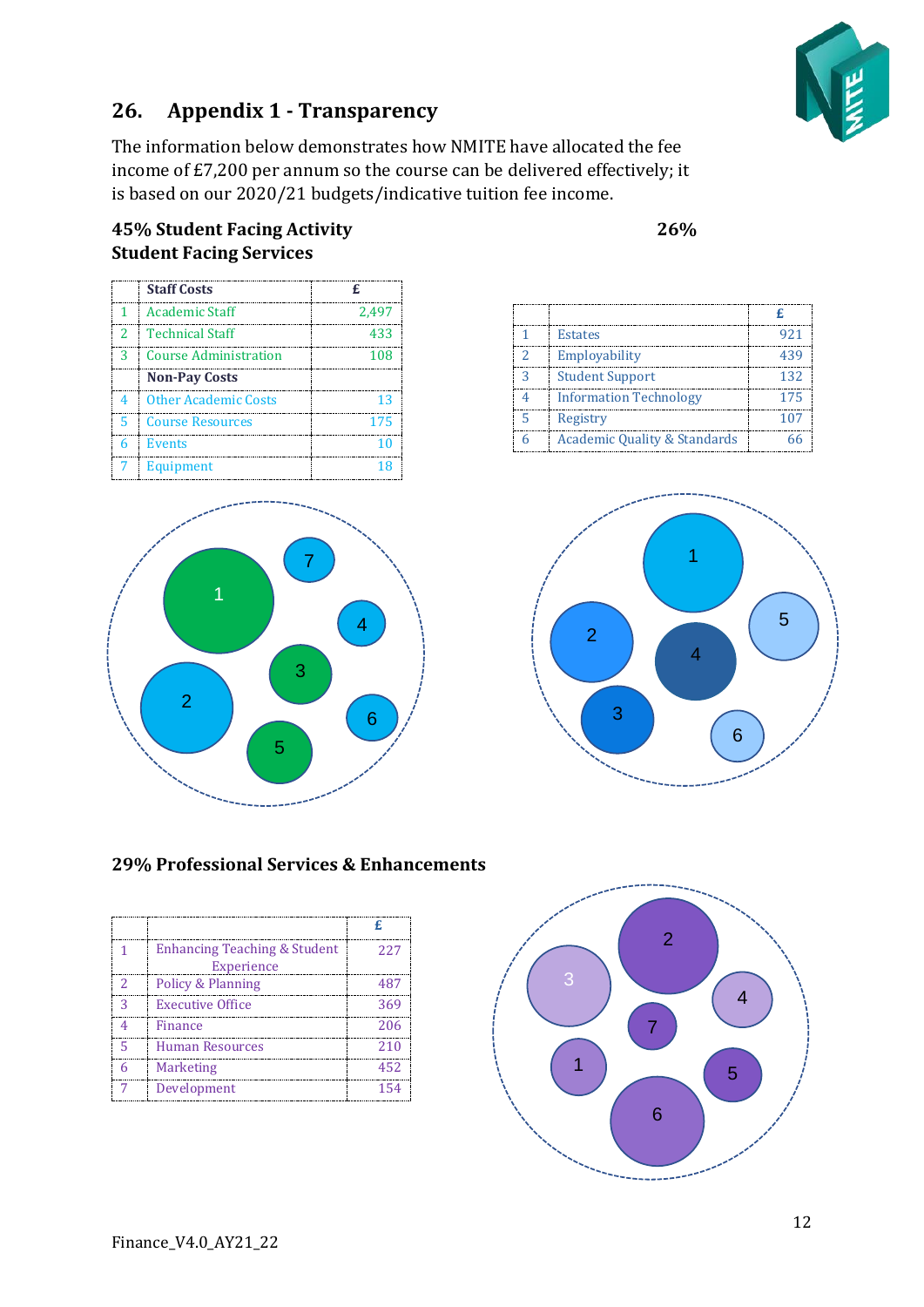

#### **How does providing transparency help students?**

By providing a comprehensive breakdown of how an indicative £7,200 fee income is allocated, NMiTE will be able to quickly respond to any indications of financial austerity. *(*

As an example, under 'professional services and enhancements' there is £487 allocated to policy and planning – while it would not be reasonable to assume some of this could be paired back further work could be carried out to see what savings could be made. Similarly, the estates allocation of £921 may have potential for rationalisation.

Part of the commitment that NMiTE offers its students is transparency, and by providing an open view of how the fee income is spent goes some way to achieving this and offers an assurance that NMiTE can and will be quick to react and take action when needed.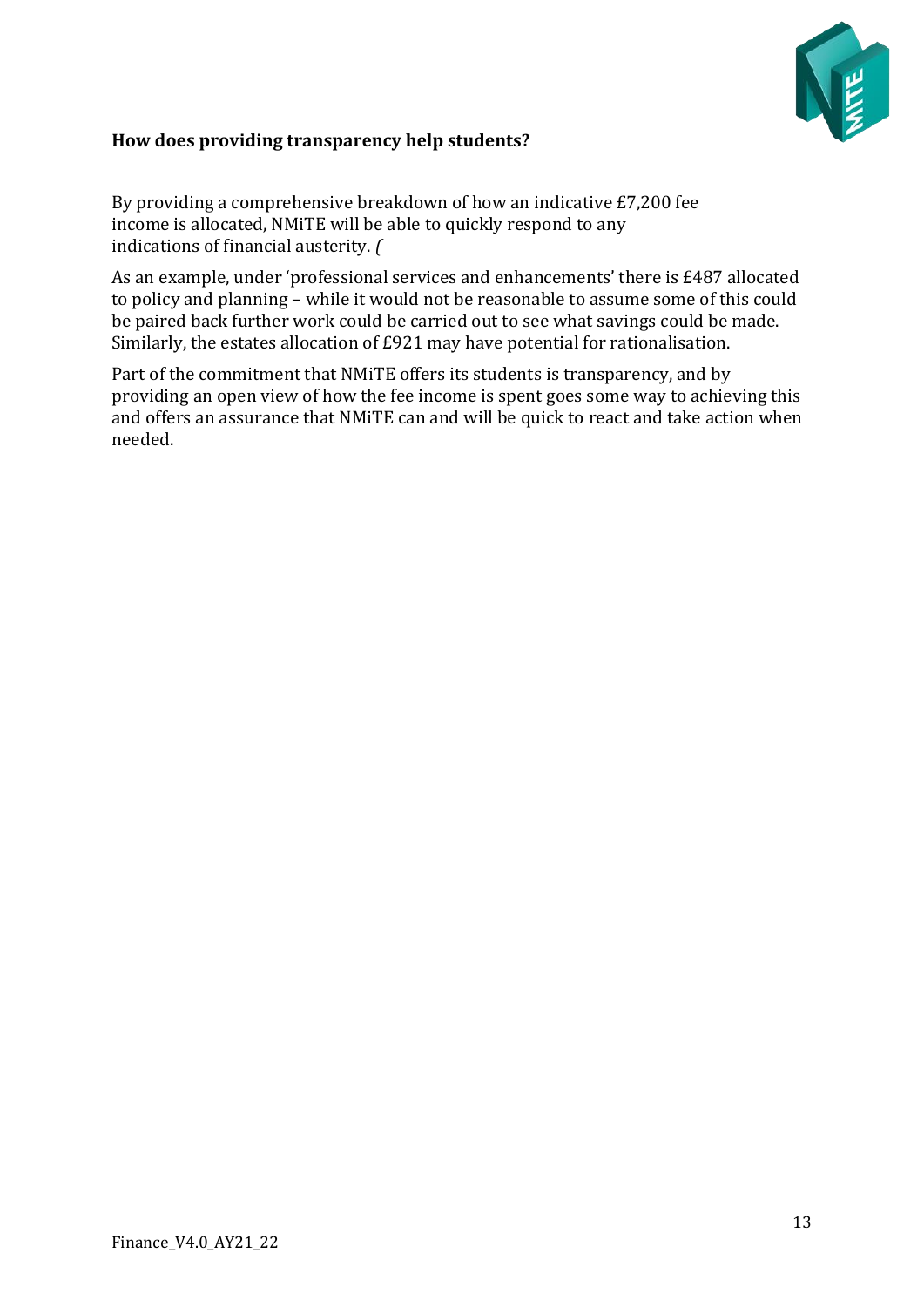

# **27. Appendix 2 - Refund and Compensation Policy**

NMITE are committed to ensuring that all its students receive a highquality education and an excellent student experience as a result of joining the MEng programme, however this policy is provided to give clarity and transparency to NMITE applicants and students in the event that NMITE is no longer able to preserve continuity of study.

NMITE recognise that even where the same event(s) affects a number of students, the impact on individual students will differ according to their individual circumstances and as such it is important that every claim for a refund and/or compensation is considered objectively and on its individual merits. It may therefore be appropriate for NMITE to adopt a different approach to refunds and/or compensation according to the situation.

In this policy:

- the term "refund" relates to the repayment of monies paid to NMITE by the student(s) most usually tuition fees/course-related costs.
- the term "compensation" relates to an action taken by NMITE to seek to redress demonstrable loss by the student arising from wasted incurred costs and/or monies which were paid to a body other than NMITE – most usually out-ofpocket expenses or accommodation/maintenance costs.

#### **1. Context**

- 1.1 This Refund and Compensation Policy applies only in cases where NMITE has implemented its Student Protection Plan. Whilst NMITE has sought to provide a comprehensive overview of the circumstances in which it would provide refunds and / or compensation, it acknowledges that it will be necessary to consider each student's circumstances on a case-by-case basis, subject also to compliance with its contract with each student and with due regard to the expectations of the Competition and Markets Authority.
- 1.2 NMITE's Student Protection Plan (SPP) sets out the arrangements that NMITE has put into place to protect the continuation of study for our students in the event that certain risks arise.
- 1.3 Any refund will be calculated in Sterling and then returned to the account from which the payment was made using the original payment method; students are responsible for any charges levied by their own bank. Statements or other documentary evidence to verify original payment method details may be requested before any refund is made.
- 1.4 NMITE will not pay interest on any fees or other amounts returned to students, unless otherwise agreed in writing.
- 1.5 All claims for a refund or compensation payment under this Policy must be supported by written evidence (such as receipts) and/or confirmation of financial support from the relevant education-funding agency, where applicable. Further advice as to the types of evidence that will be required will be provided by the Academic Registrar.

#### **2. Refunds of Tuition Fees**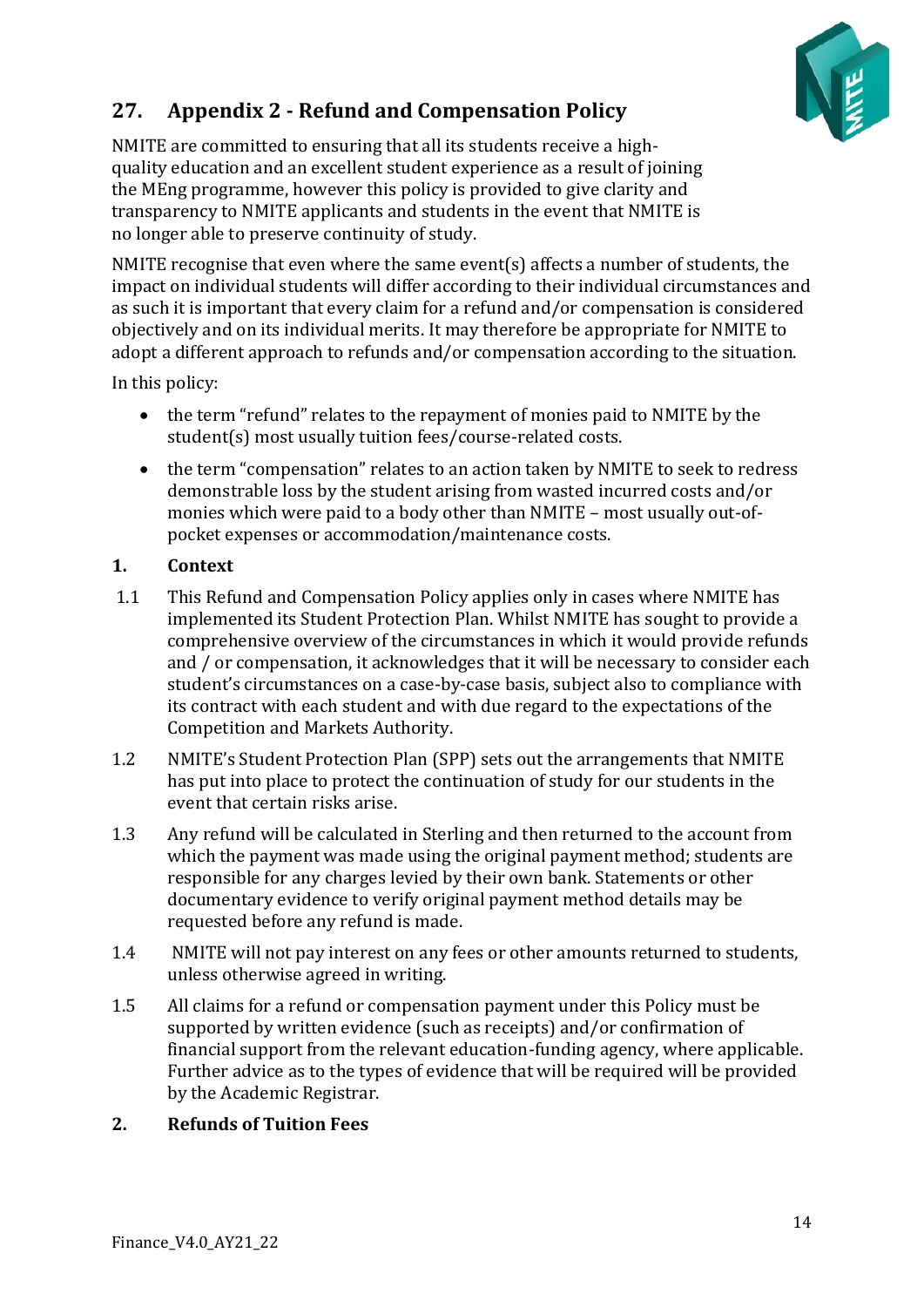

NMITE's approach to the refund of tuition fees and other costs, for example placements, in circumstances under which NMITE is no longer able to protect continuation of study for some or all students are set out below.

- 2.1 In the event that any student(s) is unable to pursue an opportunity to continue their studies under a 'teach out' arrangement provided by NMITE, or by transferring to another provider, tuition fees and other costs may be refunded.
- 2.2 In the event that NMITE is unable to offer continuation of study mid-year, and a student is unable to transfer to another provider, tuition fees paid for that academic year will be refunded as follows:
	- Students in receipt of a tuition fee loan from the Student Loans Company (SLC): refunds will be paid directly to the SLC.
	- Students who paid their own tuition fees: refunds will be paid directly to the student(s).
	- Students whose tuition fees were paid by a sponsor: refunds will either be made directly to the sponsor (for example, if NMITE has a contract with the sponsor) or to the student, but this will depend on the contractual way that the parties have made the original payment and NMITE will assess the correct recipient of the refund at the time and advise the student(s) accordingly.
- 2.3 Where closure is effective at the end of a given academic year, no refund will be made to students who are reasonably able to continue their study with another provider without having to incur additional study time or additional costs to meet the requirements of the new course, or to students who have exhausted assessment attempts for that academic year and are therefore no longer eligible to remain on course in any event.
- 2.4 In the case of an individual student whose personal circumstances are such that they cannot reasonably transfer to an alternative course either at NMITE or elsewhere to continue their studies, the Academic Registrar & Head of Student Experience have discretion to refund tuition fees for the academic year in which the student is subject to the implementation of NMITE's Student Protection Plan.

#### **3. Refunds of Other Costs**

- 3.1 In the event that a student has incurred wasted mandatory course-related costs (such as paying for a visit or placement, or for materials which cannot be used) as a result of action taken which is covered by the Student Protection Plan, we will refund those costs in full.
- 3.2 NMITE will not refund costs where the student has made, or could make, a successful claim through an existing insurance policy. NMITE may, however, contribute to any excess fees paid by the student if it is deemed appropriate to do so.

NB: The provisions relating to refunds set out in this section will be considered by NMITE in conjunction with any claim for compensation as described below, and students may be entitled to different levels of refund (and/or other remedies) depending on the relevant circumstances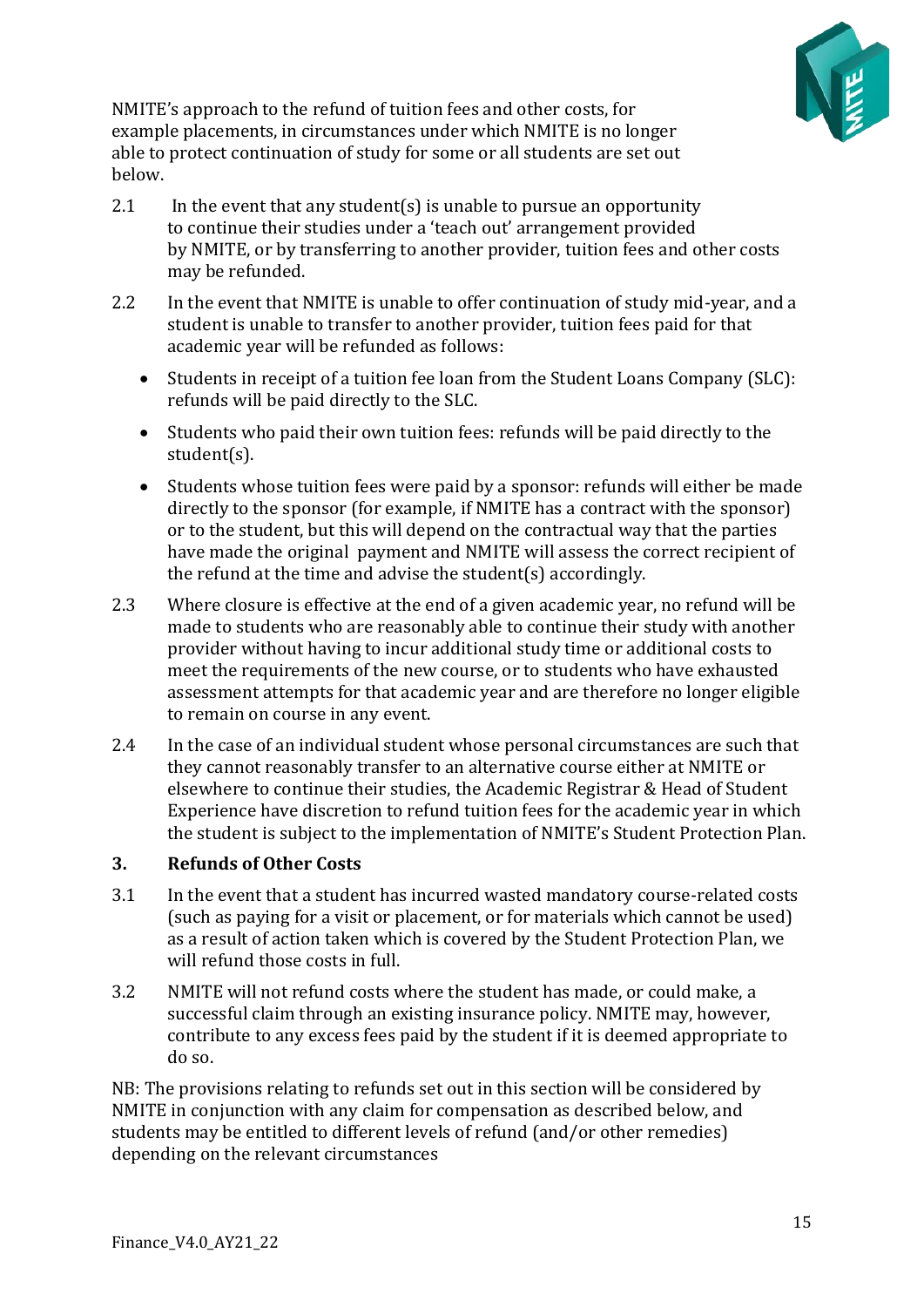![](_page_15_Picture_0.jpeg)

#### **4. Compensation**

- 4.1 Where a student can evidence financial disadvantage, over and above the cost of Tuition Fees or other mandatory course-related costs (which would be considered under the provisions for Refunds given above) which results in NMITE being in breach of its contract with the student, NMITE will compensate students for reasonable costs up to the full cost, depending on the relevant circumstances.
- 4.2 In the event that a risk under the Student Protection Plan is realised, which results in NMITE failing to comply with its obligations under its student contract /accommodation contract, NMITE will be responsible for any loss or damage a student suffers that could be foreseen as a result of NMITE's breach of the contract(s) - but not for any loss or damage that could not have been foreseen.

(Note: in this context, loss/damage can be foreseeable if it is an obvious consequence of NMITE's breach, and/or if they were considered by the student and NMITE at the time the contract was entered into).

4.3 In considering whether it is appropriate to provide financial redress to a student to compensate them for the loss they have incurred (which could be foreseen as a result of non-compliance by NMITE with its obligations in the circumstances described above), NMITE will consider, on a case-by-case basis:

the particular circumstances of the situation

and,

the nature and reasonableness of the loss which the student has incurred (for example, additional costs - such as reasonable travel costs or reasonable costs associated with the student's transfer to another provider, or in connection with a bursary)

and,

the context in which the loss arises.

- 4.4 Where a student believes they have a case for financial redress under NMITE's Student Protection Plan, such requests should be submitted using NMITE's Student Complaints Procedure, stating that redress is being sought under NMITE's Student Protection Plan. Students will be required to submit written evidence in support of all claims for financial redress. If, following completion of the internal NMITE Student Complaints Resolution Procedure, the student remains dissatisfied with the outcome they will be advised to contact The Open University as NMITE's validating partner in the first instance, (and thereafter, as appropriate, the Office of the Independent Adjudicator (OIA) for a review of their complaint).
- 4.5 Compensation: Costs of transfer to an alternative higher education provider:
- 4.5.1 Where a student has to transfer to an alternative higher education provider as a result of NMITE's inability to preserve continuation of study, NMITE will compensate the student for the reasonable costs of travelling to an interview or other necessary recruitment event and may pay other reasonable costs as may be appropriate in the circumstances.